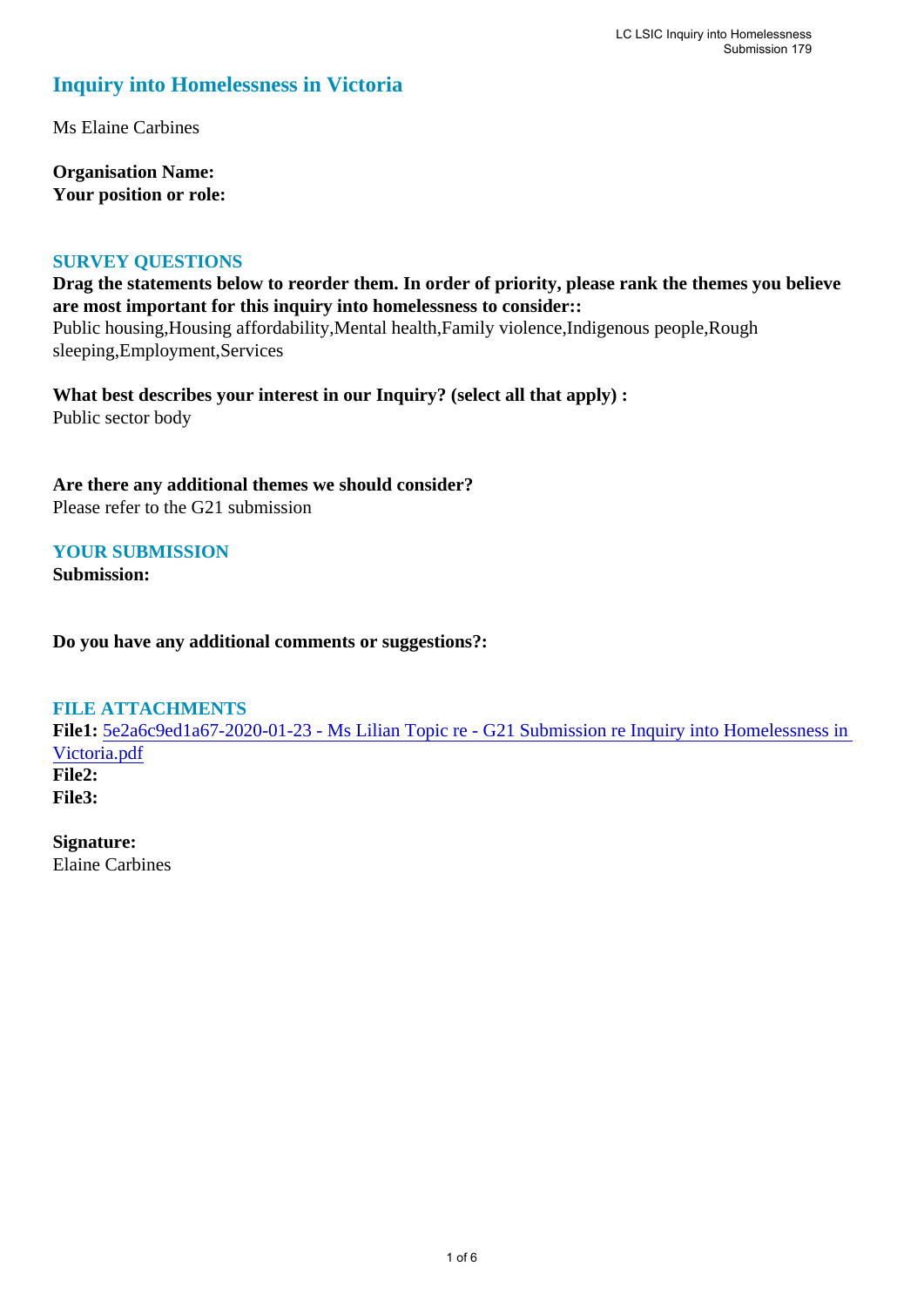

PO Box 4078 131 Myers Street GEELONG VICTORIA 3220 www.G21.com.au G21info@G21.com.au

TEL: +61 3 5227 4000 FAX: +61 3 5227 4099

ABN 14 110 680 647

Ref: 2020-001-let-ECC

23rd January 2020

Ms Lilian Topic Secretary Legal and Social Issues Committee Legislative Council Parliament of Victoria

Dear Ms Topic

### **RE: G21 SUBMISSION RE INQUIRY INTO HOMELESSNESS IN VICTORIA**

Thank you for the opportunity for G21 - Geelong Region Alliance to provide a submission to the Legal and Social Issues Committee's inquiry into homelessness in Victoria.

G21 - Geelong Region Alliance (G21) is the formal alliance of government, business and community organisations working together to improve the lives of people within the Geelong region across Colac Otway, Golden Plains, Greater Geelong, Queenscliffe and Surf Coast.

Under the G21 - Geelong Region Alliance we have brought together our region's leaders to develop a regional plan, determine regional priority projects and advocate for their implementation. We represent the voice of the G21 region and have a formal role, as the Regional Strategic Planning Committee, in advising the State and Federal Governments on regional issues and priorities.

A key priority for the G21 Board is to address disadvantage in our region and we consider homelessness to be a major contributor to the levels of poverty experienced by many in our community.

We therefore appreciate the opportunity to provide a submission to the Committee's homelessness inquiry and would be happy to expand on it at a public hearing.

Yours sincerely,

Elaine Carbines CHIEF EXECUTIVE OFFICER









 $\emph{G21} is the formal \emph{alliance} of the government, business \emph{and community organizations}, working together \emph{to improve people's lives in the Geelong region.}$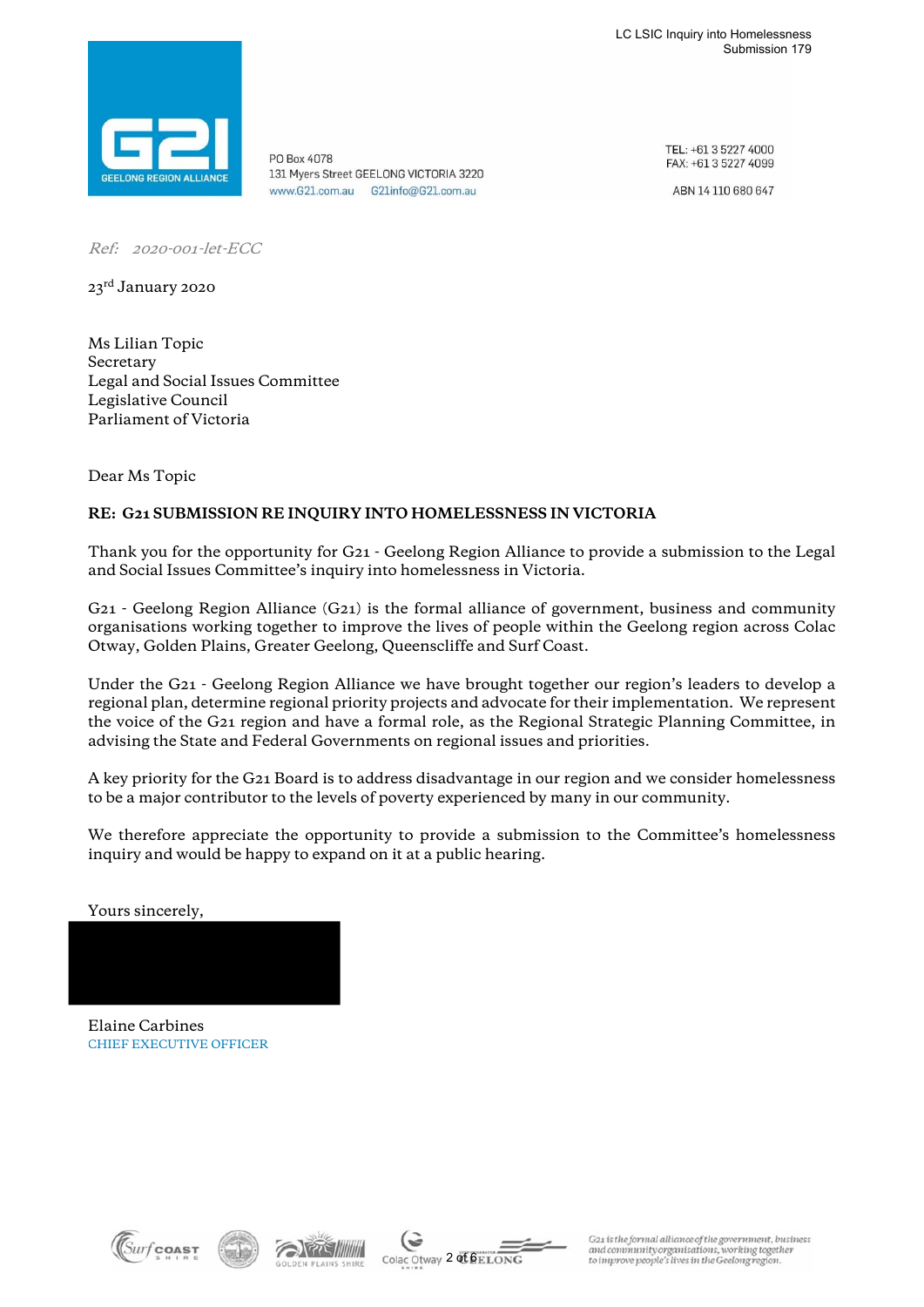

**PO Box 4078** 131 Myers Street GEELONG VICTORIA 3220 www.G21.com.au G21info@G21.com.au

TEL: +61 3 5227 4000 FAX: +61 3 5227 4099

ABN 14 110 680 647

# **INQUIRY INTO HOMELESSNESS IN VICTORIA**

# **G21 – GEELONG REGION ALLIANCE SUBMISSION**

### **About G21 - Geelong Region Alliance**

G21 - Geelong Region Alliance is the formal alliance of government, business and community organisations working together to improve the lives of people within the Geelong region across five municipalities: Colac Otway, Golden Plains, Greater Geelong, the Borough of Queenscliffe and Surf Coast.

G21 works as a forum to discuss regional issues across interest groups and municipalities resulting in better co-ordinated research, consultation and planning. G21 supports the delivery of projects that benefit the region across municipal boundaries and is a platform for the region to speak with one voice to all levels of government.

#### **Provide an independent analysis of the changing scale and nature of homelessness**

The G21 region has seen an increase in homelessness with the 2016 Census citing a 23% increase in the number of people identifying as homeless or living in severe overcrowding<sup>1,2</sup>. Since the 2011 Census, this equates to an increase of 4.2% per year, more than double the rate of the region's population growth3.

In addition, the 2018-19 homelessness service data for the G21 region identifies a 10% increase in the number of people accessing Victorian State funded homelessness services over the past 4 years, from 4,701 individuals in 2014-15 to 5,178 individuals in 2018-194.

Further analysis of the homelessness service data identifies that in the G21 region:

- There is a slight difference between the number of male and female clients (48% and 52% respectively)
- 16% of clients are under 10 years old
- 5% of clients are over 60 years old.

For Victoria, the homelessness service data suggests the reasons for accessing homelessness services are gendered. Family and Domestic Violence was the main reason most commonly listed by female clients (45%); Housing Crisis was the most commonly listed reason for male clients (23%). For male and female children under 10 years old, Family and Domestic Violence is by far the most common reason for seeking homelessness support (just over 50% of all clients under 10 years old).

Family and Domestic Violence remains a pervasive issue in the G21 region and a significant safety, health and wellbeing risk for women and children. The region's number of incidents per 100,000 people is slightly higher than the Victorian average with the region also seeing an increase in the reporting of Family Violence as well as Family Violence related charges laid against perpetrators3.

In addition to those experiencing homelessness there are also households at risk of homelessness. For example, the 2016 Census identifies around 11% of all households are in housing stress in the G21 region, a slight increase from 2011.

Renters in the region experience the highest levels of housing stress, with 32% considered to be in rental stress.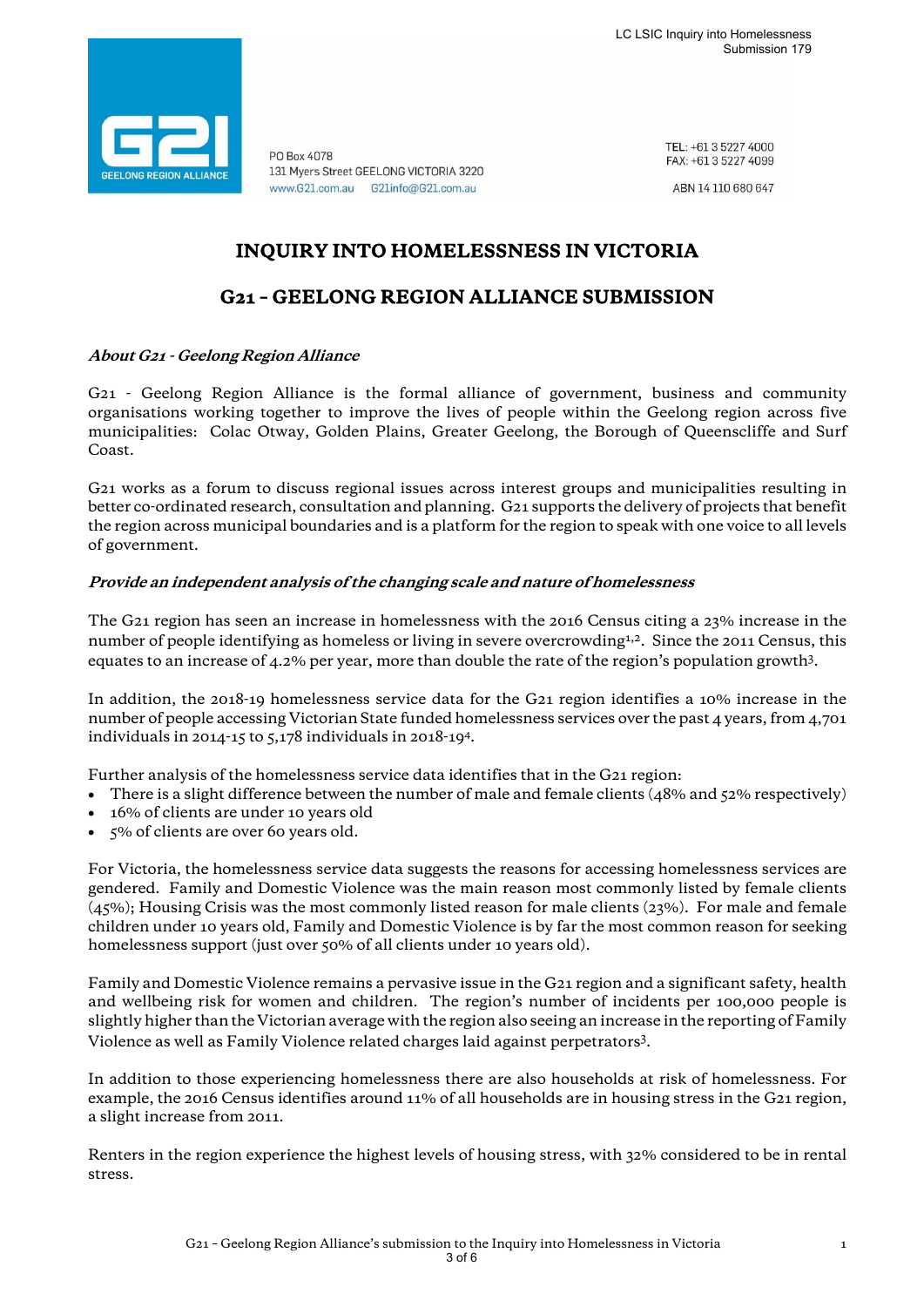This is of concern in the region because essentially a third of all renters are paying too large a proportion of their income on housing costs, rendering them economically vulnerable and potentially insecure in their housing options5.

### **Investigate the many social, economic and policy factors that impact on homelessness**

The availability of affordable housing in the G21 region is, and has been for some time, a significant issue. It impacts individuals and families wanting to enter the private rental market, those wanting to enter into Social Housing, or those wanting to purchase a home. In 2007, the *Geelong Region Plan*<sup>6</sup> identified affordable housing as a key issue for the region with a range of regional challenges including: the lack of affordable rental housing, a lack of housing supply for sale, increasing property values, and a lack of growth in Social Housing.

The current housing situation for the region suggests that these regional challenges still remain:

- The G21 region has seen a significant decrease in rental affordability; in some areas the proportion of affordable rentals has dropped from 90% to under 5% over the last 20 years7.
- The G21 region has seen significant increases in house and land prices. All Local Government Areas in the region have seen at least a doubling of prices over the last 20 years, with many areas seeing a tripling or quadrupling of prices<sup>8</sup>. Median rents and mortgages have also increased across the region<sup>9</sup>.
- A large proportion of dwellings in the region is considered "under-utilised", in some Local Government Areas this accounts for nearly half of dwellings<sup>10</sup>.
- Approximately 18% of dwellings in the G21 region are unoccupied, higher than the state rate of 11%. This is largely due to a high number of holiday homes in the region's coastal areas3.
- $\bullet$  Social Housing stock remains inadequate to meet the projected and current need<sup>11</sup>.

These housing challenges combined mean there are significant limitations for access to the private housing market and to Social Housing for individuals and families experiencing homelessness or at risk of homelessness.

This is likely exacerbated for those living in disadvantage. In 2016, the G21 - Geelong Region Alliance released Addressing Disadvantage Through Affordable Social Housing which detailed the importance of Social Housing as a means of supporting those experiencing disadvantage in the region<sup>9</sup>. In the G21 region close to third of renters live below the poverty line and this is notably higher for one parent families and lone households where the majority live below the poverty line<sup>12</sup>. This vulnerable group will have the most difficulty in maintaining their position in the private rental market or purchasing a home; they may require Social Housing as an alternative option.

However, Social Housing in the region is inadequate. According to Geelong's recently released Social Housing Plan 2018 - 2041<sup>11</sup>, Social Housing stock in Geelong is approximately 4,300 dwellings, around 85% of which is owned by the Department of Health and Human Services (DHHS). There are around 3,000 people on housing waitlists and in addition to these, the current estimated demand is approximately 10,000 people with the projected demand to be close to 17,000 in 2041. This means that Social Housing stock in Geelong is inadequate to meet demand and the region will need to deliver around 13,500 new Social Housing dwellings by 2041.

As discussed above, the private rental market has become increasingly unaffordable to individuals and families in the G21 region. Colac Otway, for example, has the highest levels of rental affordability in the region at approximately 37% of dwellings7, however, a snapshot from recent data suggests this Shire has experienced a rapid decline, dropping from 73 affordable rental properties in June 2018 to 44 properties in June 2019<sup>13</sup>. With Social Housing stock inadequate and a declining stock of affordable rentals, individuals and families experiencing homelessness or at risk of homelessness have little housing options within the region.

Colac Otway also presents an example of increasingly limited emergency accommodation, traditionally short-term options such as motels or caravan parks used for those in an immediate crisis.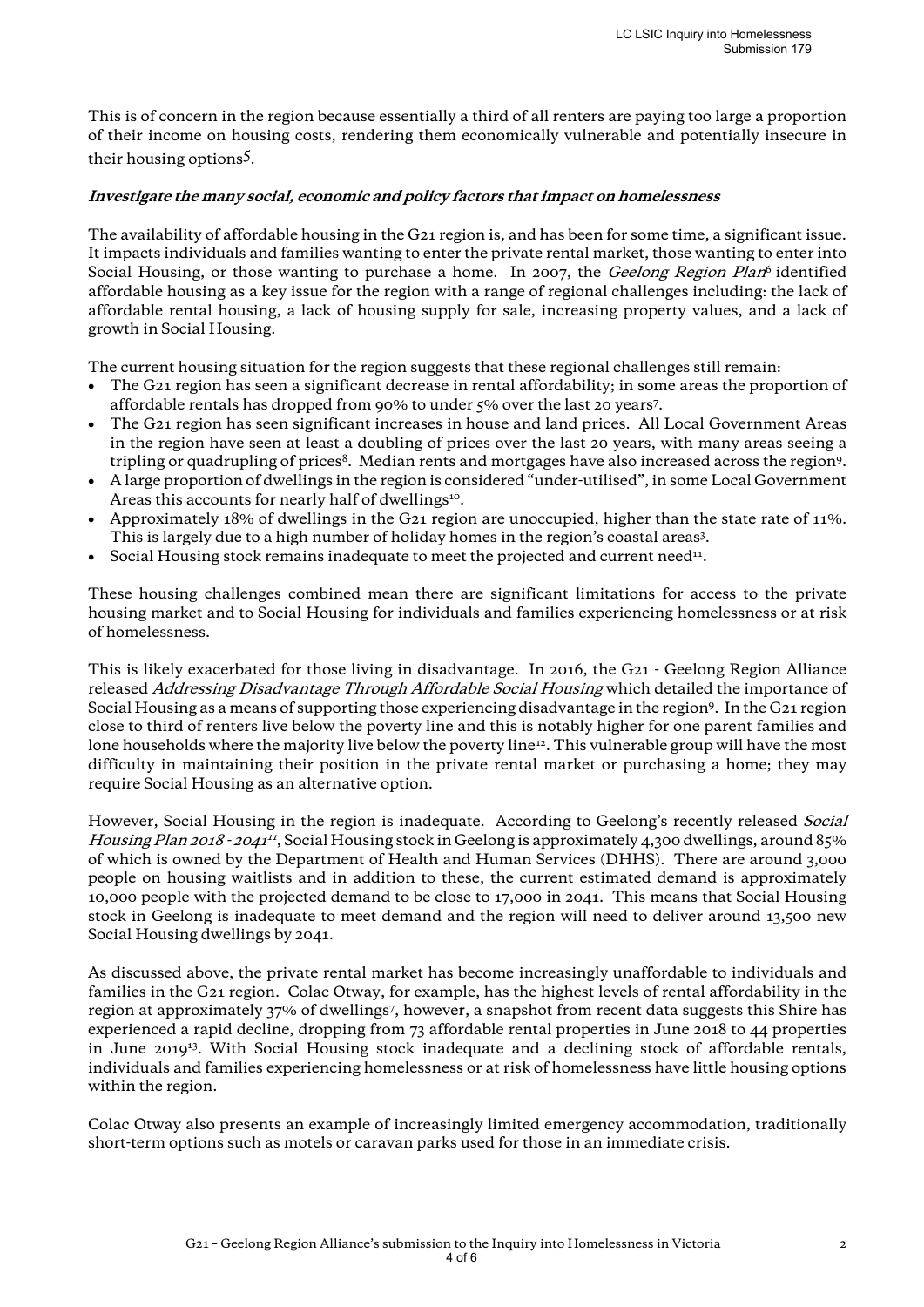A consultation with the Barwon South West Homelessness Network identified that support services in the region have seen a significant decline in emergency accommodation in the last six months due to the housing of construction workers working on major infrastructure projects. This provides an additional challenge for using the private market to provide housing options to people experiencing homelessness.

#### **Identify policies and practices from all levels of government that have a bearing on delivering services to the homeless**

The G21 - Geelong Region Alliance asserts that delivering services to people who are experiencing homelessness, or at risk of homelessness, is reliant on the adequate provision of housing. Given the limitations of the private market, Social Housing is likely a key piece of infrastructure that will need investment and long-term planning.

 The G21 - Geelong Region Alliance recommended in 20169 that all levels of government have a responsibility to develop Social Housing and that local government is a significant partner due to its ability to:

- **Assess need**  Councils have the local knowledge to map the social and economic drivers that affect access to social housing and gain a clear assessment of housing need.
- **Advocate** Councils play a role in advocating to address disadvantage at many levels from the state and national stage (in shaping policy) to the local situation.
- **Support local social housing providers and community groups** Councils are positive corporate citizens in their community and routinely support housing and other community support organisations.
- **Provide preferential access to land**  Councils support the development of Social Housing through the leasing and/or transfer of land not required for other purposes.
- **Provide housing** Councils are directly involved in providing housing in the community.
- **Provide a statutory framework** Councils use tools such as the Municipal Strategic Statement and the Municipal Public Health and Wellbeing Plan to create a framework to support the development of Social Housing.
- **Facilitate planning and approvals** Councils, within the confines of legislative requirements, work with providers of social housing to benefit the community.
- **Deliver community services**  Councils deliver a wide range of community, health and social support services to residents of social housing, often in partnership with community support agencies.

Working together, across all levels of government to develop Social Housing stock, will provide secure housing options for those experiencing disadvantage and vulnerable to homelessness, as well as providing short, medium and long-term housing solutions to those in a homelessness crisis. Social Housing can provide an alternative housing option to the private market, where properties continue to become unaffordable.

In order to develop further stock, a "reliable pipeline of co-investment"  $^9$  is required, which could include:

- Direct grants to community groups to support the costs of construction and/or acquisition of land.
- Mechanisms to make underutilised state and commonwealth owned property available for development as Social Housing.
- Support to local government to facilitate the development of Social Housing on underutilised land.

The G21 - Geelong Region Alliance also recommends the Inquiry consider some of the following innovations:

- **The City of Greater Geelong's Social Housing Plan 2018 2041<sup>11</sup>**: as an example of a council-led, evidence-based and sustainable approach to develop Social Housing to meet current and future demand.
- **Norlane Integrated Community Development, Common Equity Housing Ltd (CEHL) and Sirovilla:** as examples of some of the different housing models in the G21 region providing secure housing for people facing disadvantage, models where private and public funding has been utilised.